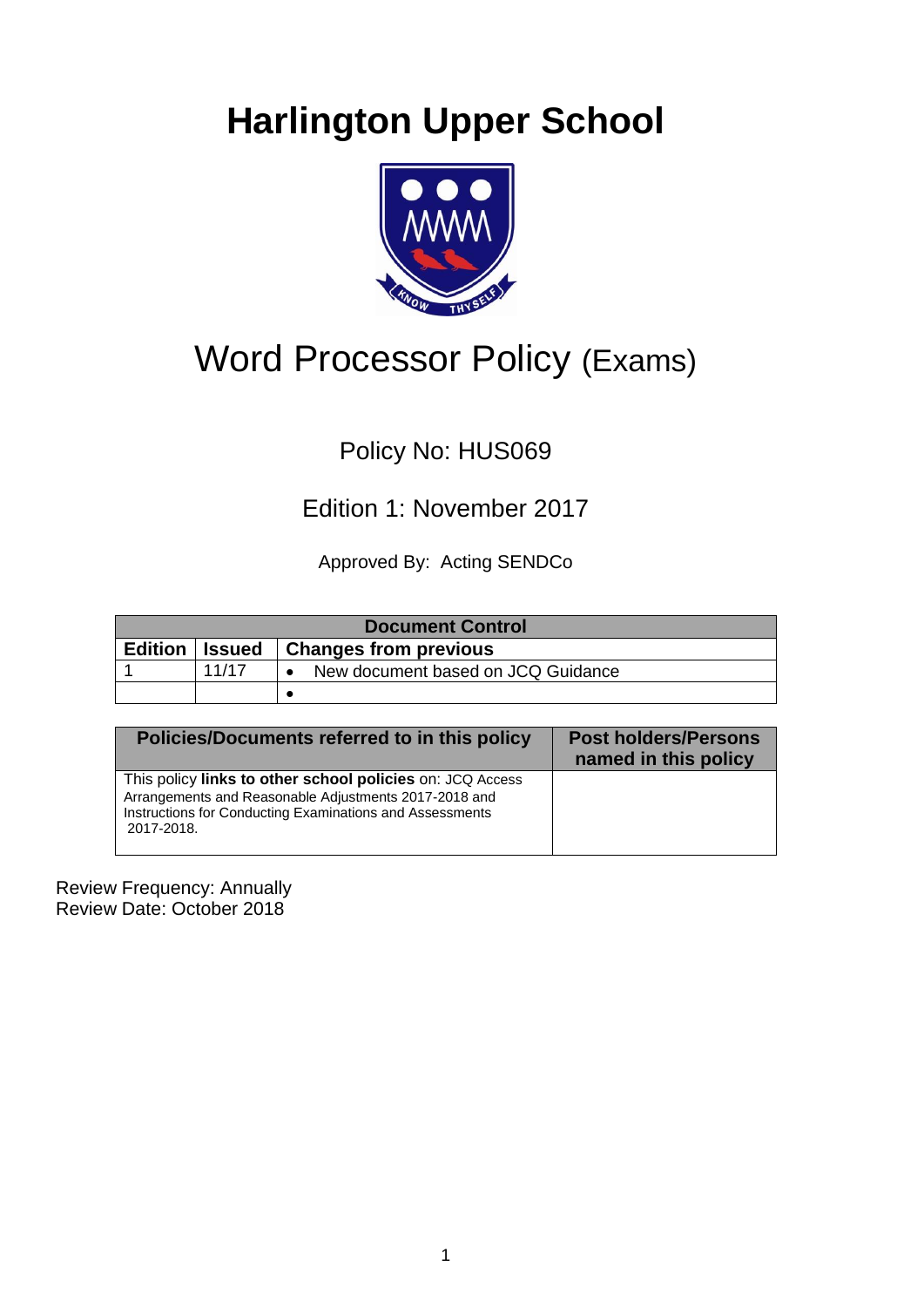## <span id="page-1-0"></span>**Key staff involved in awarding and allocating word processors for exams**

| <b>Role</b>   | Name(s)                                                           |  |
|---------------|-------------------------------------------------------------------|--|
| <b>SENDCo</b> | Mrs Georgie Billin (until 31/12/17) / Ms Amy Martin (from 1/1/18) |  |
| Exams office  | Mrs Angela Goode / Mrs Alison Blythe                              |  |
| SLT member(s) | <b>Mrs Georgie Billin</b>                                         |  |
| manager       | <b>Mr Andy Farnham</b>                                            |  |
|               |                                                                   |  |

### **Contents**

| A candidate for whom this access arrangement may be deemed appropriate would be: |  |
|----------------------------------------------------------------------------------|--|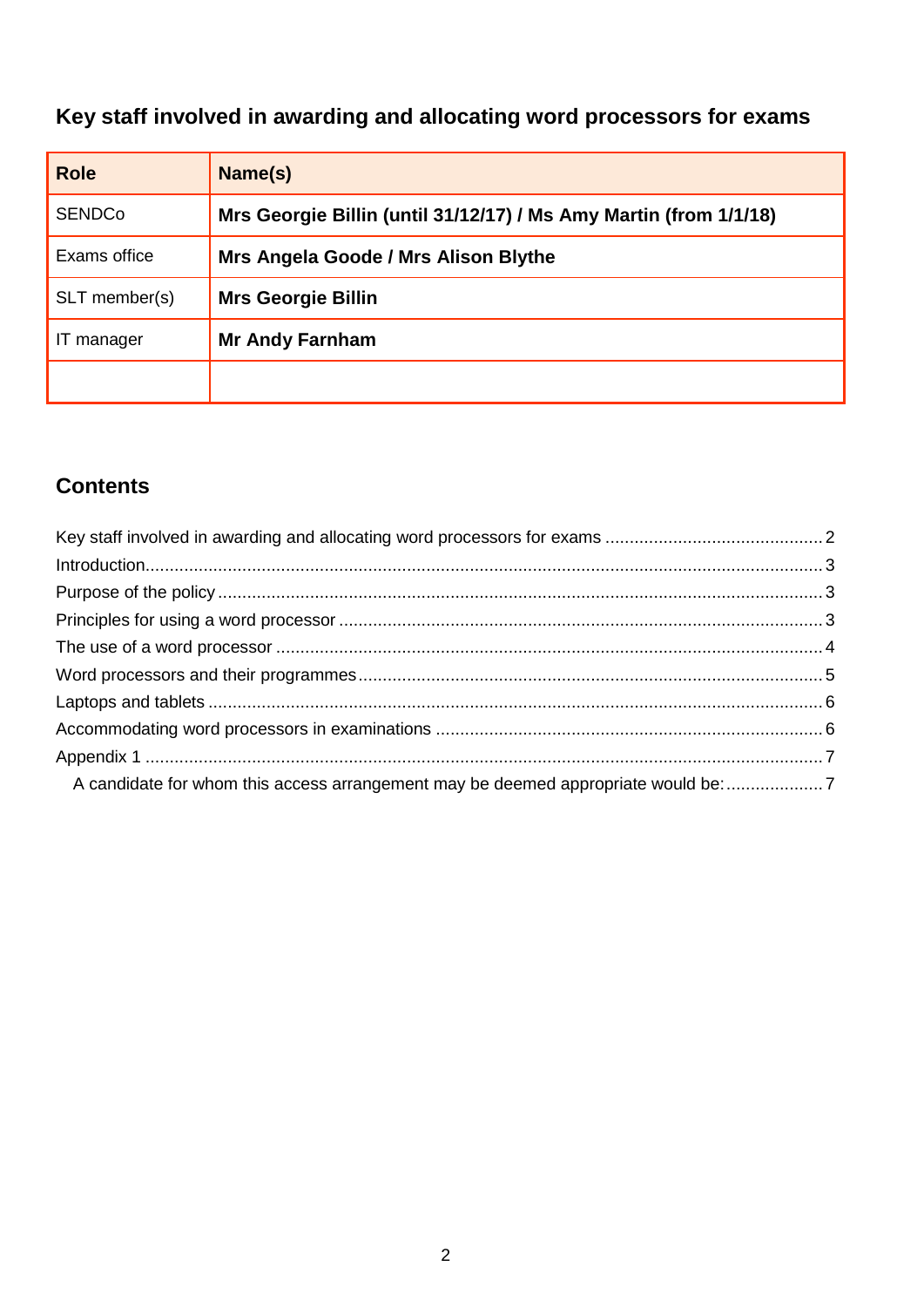#### <span id="page-2-0"></span>**Introduction**

This policy on the use of word processors in examinations and assessments is reviewed and updated annually, on the publication of updated JCQ regulations and guidance contained in the publications [Access Arrangements and Reasonable Adjustments](http://www.jcq.org.uk/exams-office/access-arrangements-and-special-consideration/regulations-and-guidance) and [Instructions for](http://www.jcq.org.uk/exams-office/ice---instructions-for-conducting-examinations)  [conducting examinations.](http://www.jcq.org.uk/exams-office/ice---instructions-for-conducting-examinations) 

References to 'AA' relate to JCQ *Access Arrangements and Reasonable Adjustments 2017- 2018* and ICE to JCQ *Instructions for conducting examinations 2017-2018*.

#### <span id="page-2-1"></span>**Purpose of the policy**

This policy details how the centre manages and administers the use of word processors (including laptops and tablets) in examinations and assessments.

#### <span id="page-2-2"></span>**Principles for using a word processor**

Harlington Upper School complies with AA chapter 4 *Adjustments for candidates with disabilities and learning difficulties* regulations and guidance as follows:

(AA 4.2.1)

- ▶ Candidates with access to word processors are allowed to do so in order to remove barriers for disabled candidates which prevent them from being placed at a substantial disadvantage as a consequence of persistent and significant difficulties
- ▶ The use of word processors is only permitted whilst ensuring that the integrity of the assessment is maintained, at the same time as providing access to assessments for a disabled candidate

(AA 4.2.2)

▶ The use of a word processor is not granted where it will compromise the assessment objectives of the specification in question

(AA 4.2.3)

▶ Candidates may not require the use of a word processor in each specification. As subjects and their methods of assessments may vary, leading to different demands of our candidates, the need for the use of a word processor is considered on a subject-bysubject basis

(AA 4.2.4)

- ▶ The use of a word processor is normally considered and agreed where appropriate at the start of the course providing the centre has firmly established a picture of need and normal way of working for a candidate
- ▶ Candidates are made aware when they will have the use of a word processor for timetabled examinations and non-examination assessments

(AA 4.2.5)

▶ The use of a word processor for candidates is only granted if it reflects the support given to the candidate as their 'normal way of working', which is defined as support: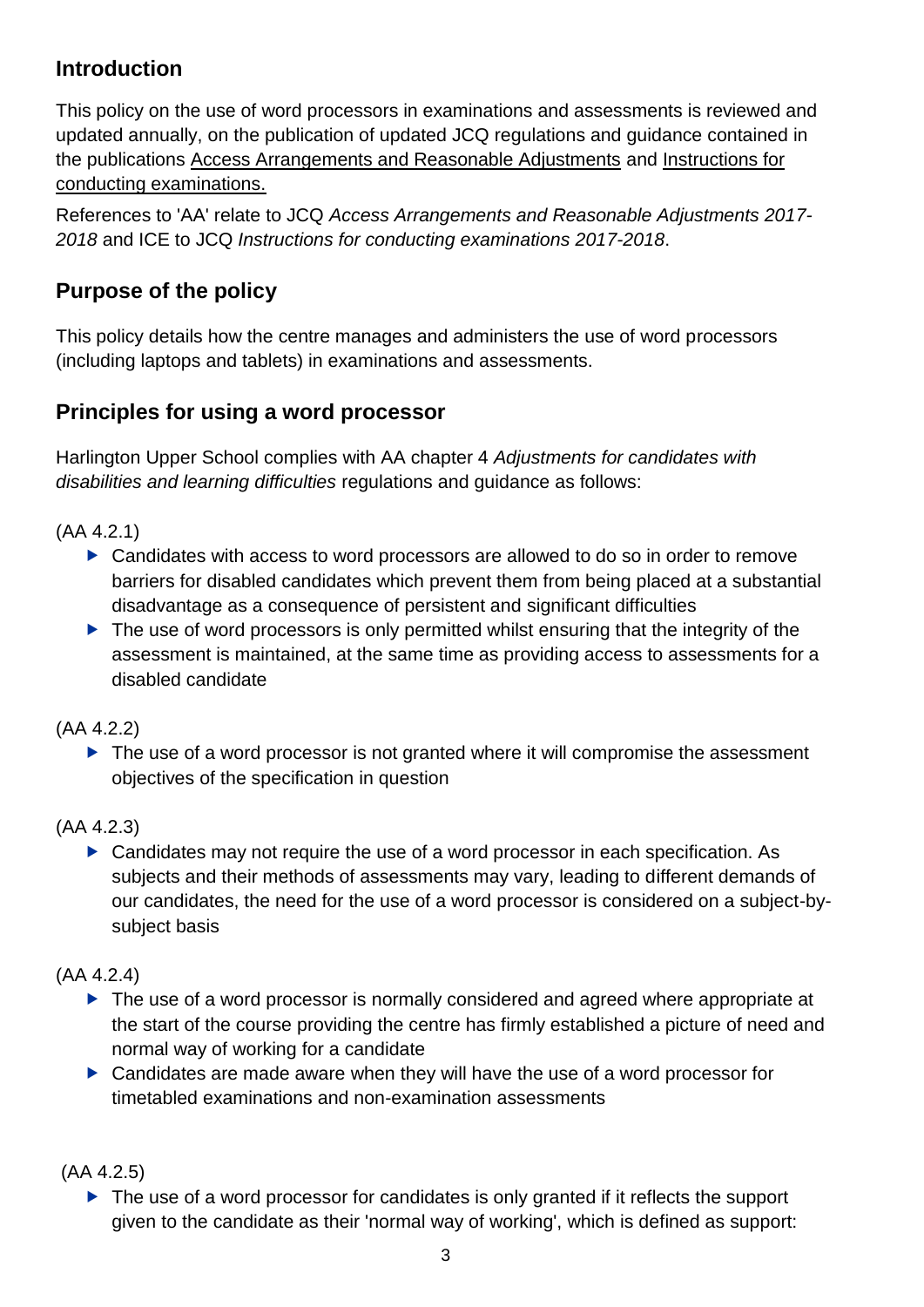- $\triangleright$  in the classroom (where appropriate); or
- ▶ working in small groups for reading and/or writing; or
- literacy support lessons; or
- $\blacktriangleright$  literacy intervention strategies; and/or
- $\blacktriangleright$  in internal school tests/examinations
- ▶ mock examinations

The only exceptions to the above would be a temporary injury or impairment, or a diagnosis of a disability or manifestation of an impairment relating to an existing disability arising after the start of the course.

### <span id="page-3-0"></span>**The use of a word processor**

Harlington Upper School complies with AA chapter 5 *Access arrangements available* as follows:

(AA 5.8.1)

- $\blacktriangleright$  Provides a word processor with the spelling and grammar check facility/predictive text disabled (switched off)
- Only grants the use of a word processor to a candidate where it is their normal way of working (see 4.2.5 above) within the centre
- $\triangleright$  Only grants the use of a word processor to a candidate if it is appropriate to their needs (for example, the quality of language significantly improves as a result of using a word processor due to problems with planning and organisation when writing by hand) (The above also extends to the use of electronic braillers and tablets)

#### (AA 5.8.2)

**Provides access to word processors to candidates in non-examination assessment** components as standard practice unless prohibited by the specification

#### (AA 5.8.3)

- Allows candidates to use a word processor in an examination to type certain questions, i.e. those requiring extended writing, and handwrite shorter answers
- Are also aware that examinations which have a significant amount of writing, as well as those that place a greater demand on the need to organise thought and plan extended answers, are those where candidates will frequently need to type. Examinations which require more simplistic answers are often easier to handwrite within the answer booklet. The candidate avoids the difficulty of visually tracking between the question paper and screen

#### (AA 5.8.4)

In all cases, ensures that a word processor cover sheet (Form 4) is completed and included with each candidate's typed script (according to the instructions issued by the individual awarding body)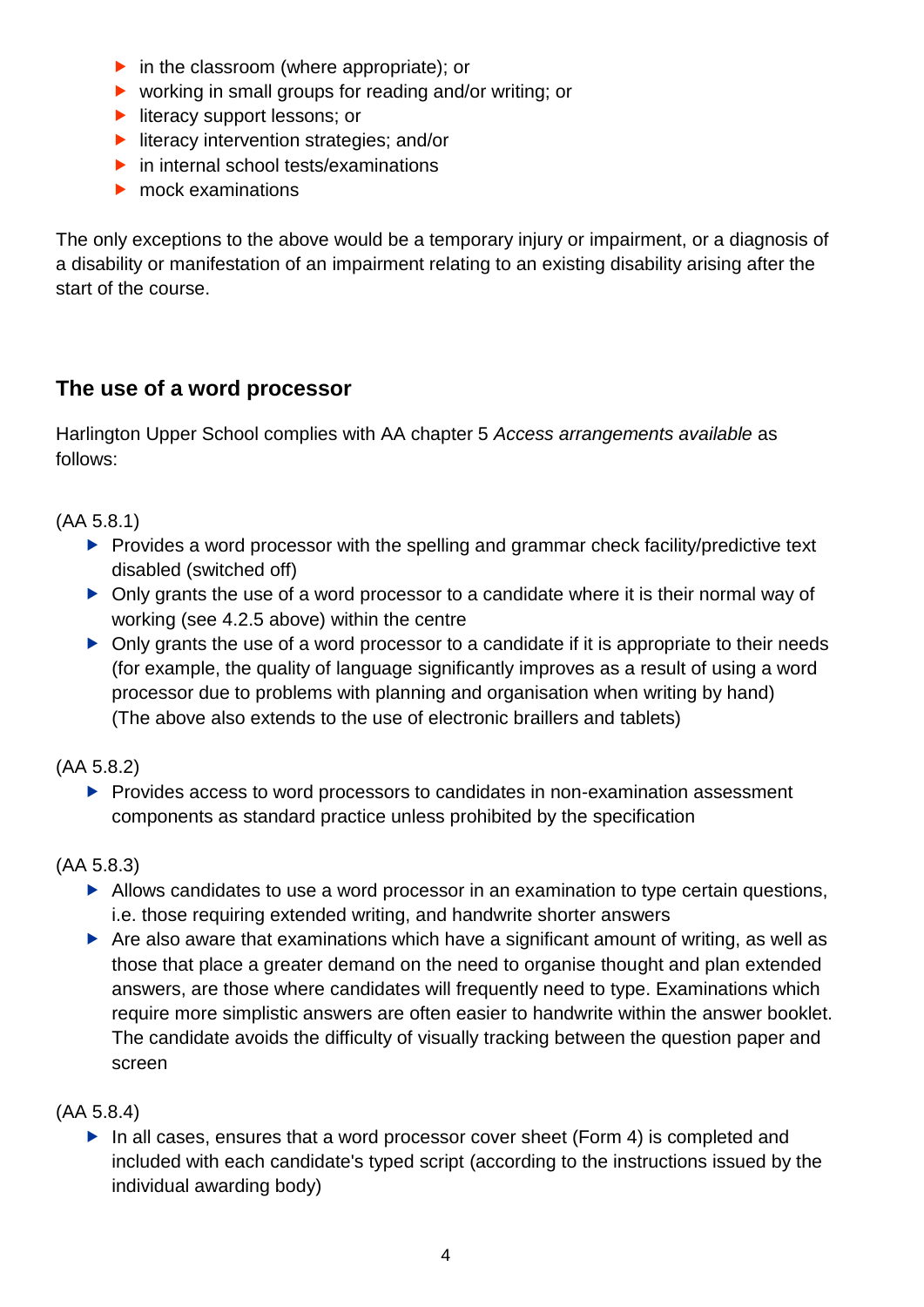Does not simply grant the use of a word processor to a candidate because he/she prefers to type rather than write or can work faster on a keyboard, or because he/she uses a laptop at home

#### <span id="page-4-0"></span>**Word processors and their programmes**

Harlington Upper School complies with ICE 8.8 *Word processors* instructions by ensuring:

- ▶ word processors are used as a type-writer, not as a database, although standard formatting software is acceptable
- ▶ word processors have been cleared of any previously stored data, as must any portable storage medium used
- ▶ an unauthorised memory stick is not permitted for use by a candidate
- where required, candidates are provided with a memory stick, which has been cleared of any previously stored data, by a nominated member of centre staff
- ▶ word processors are in good working order at the time of the examination
- ▶ word processors are accommodated in such a way that other candidates are not disturbed and cannot read the screen
- where a candidate using a word processor is accommodated separately, a separate invigilator is used
- ▶ word processors are either connected to a printer so that a script can be printed off, or have the facility to print from a portable storage medium
- $\triangleright$  documents are printed after the examination is over
- $\triangleright$  candidates are present to verify that the work printed is their own
- ▶ word processed scripts are inserted in/attached to any answer booklet which contains some of the answers (and according to instructions issued by the individual awarding body)
- ▶ word processors are used to produce scripts under secure conditions, and if they are not then the centre is aware that they may be refused by the awarding body
- ▶ word processors are not used to perform skills which are being assessed
- ▶ word processors are not connected to an intranet or any other means of communication.
- candidates are not given access to other applications such as a calculator (where prohibited in the examination), spreadsheets etc when using a word processor
- graphic packages or computer aided design software is not included on a word processor unless permission has been given to use these
- **P** predictive text software or an automatic spelling and grammar check is disabled unless the candidate has been permitted a scribe or is using voice recognition technology (the script must have a completed scribe cover sheet included), or the awarding body's specification permits the use of automatic spell checking
- $\triangleright$  voice recognition technology is not included on word processors unless the candidate has permission to use a scribe or relevant software
- ▶ word processors are not used on the candidate's behalf by a third party unless the candidate has permission to use a scribe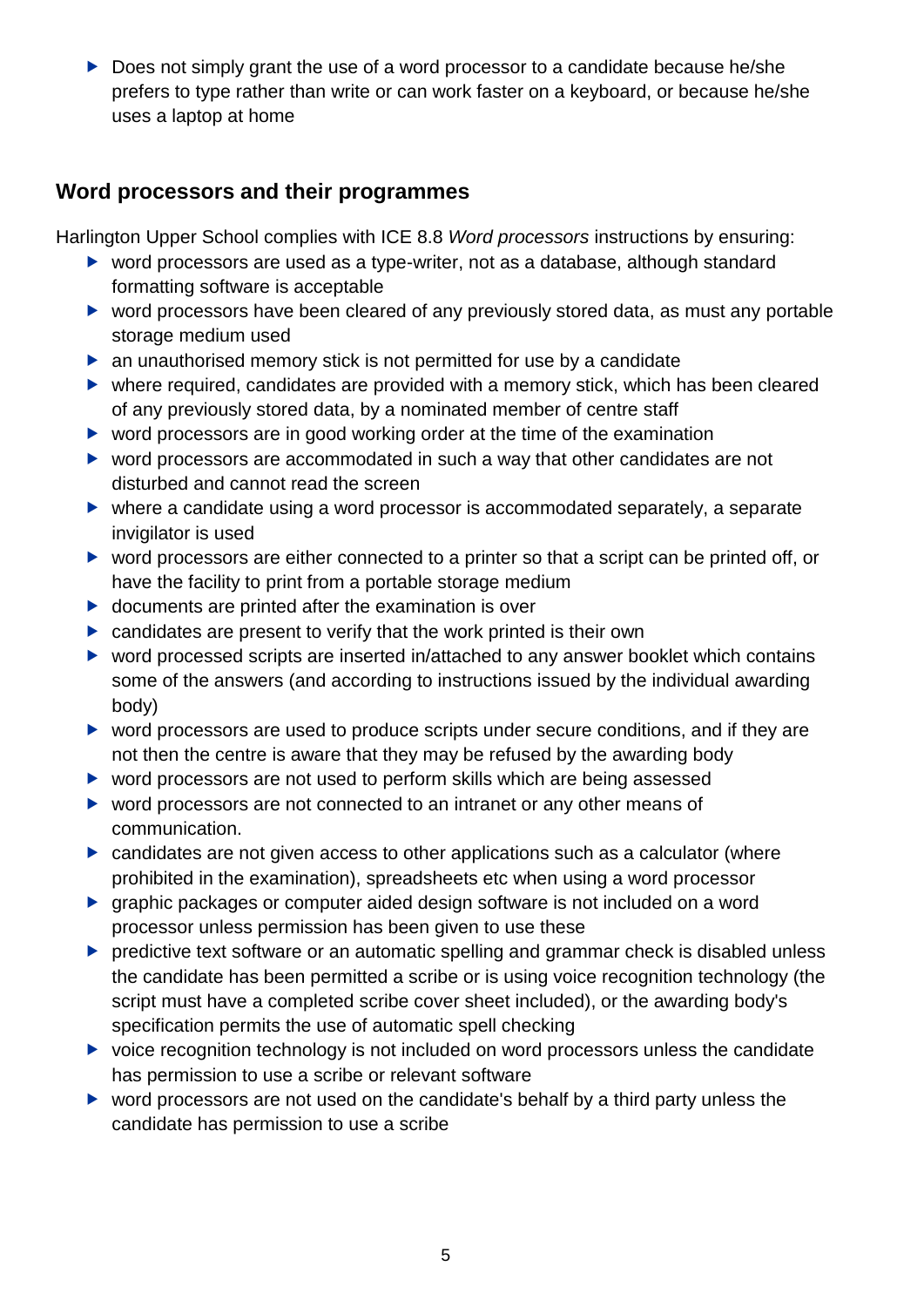#### **Centre specific processes**

#### <span id="page-5-0"></span>**Laptops and tablets**

Harlington Upper School further complies with ICE 8.8 instructions by ensuring:

- ▶ tablets used during examinations/assessments are designed to run for a long period of time once fully charged and are 'free-standing'
- $\blacktriangleright$  the battery capacity of all laptops and/or tablets is checked before the candidate's examination(s) with the battery sufficiently charged for the entire duration of the examination
- candidates with fully charged laptops or tablets are given the opportunity to be seated within the main examination hall without the need for separate invigilation and power points
- candidates are reminded that their centre number, candidate number and the unit/component code must appear on each page as a header or footer
- candidates using Notepad or Wordpad software (which do not allow for the insertion of a header or footer) are instructed to handwrite their details as a header or footer once they have finished the examination and printed off their typed script; candidates are also supervised to ensure that they are solely performing this task and not re-reading their answers or amending their work in any way
- candidates are instructed to appropriately number each page
- ▶ candidates are instructed to use a minimum 12pt font and double spacing
- $\blacktriangleright$  invigilators remind candidates to save their work at regular intervals
- where it is possible 'autosave' is set up on each laptop/tablet
- candidates are present at the end of the examination when their script is printed off so they can verify that the work printed is their own

#### <span id="page-5-1"></span>**Accommodating word processors in examinations**

Candidates using word processors (including laptops or tablets) are internally accommodated in the following manner:

- in the main, candidates using a word processor (laptop/tablet) will sit exams in a computer room or on occasion in a classroom.
- $\blacktriangleright$  the computer rooms may have screen dividers between each computer if the candidates are sitting in close proximity to each other
- a printer will be made available to candidates in the exam room or in a nearby office where work can be printed securely.

Invigilation arrangements relating to the use of word processors include the following:

<span id="page-5-2"></span>▶ Two invigilators will normally invigilate exams where word processors are being used on some occasions the ratio may revert to one invigilator per 20 candidates as stated in the ICE booklet.